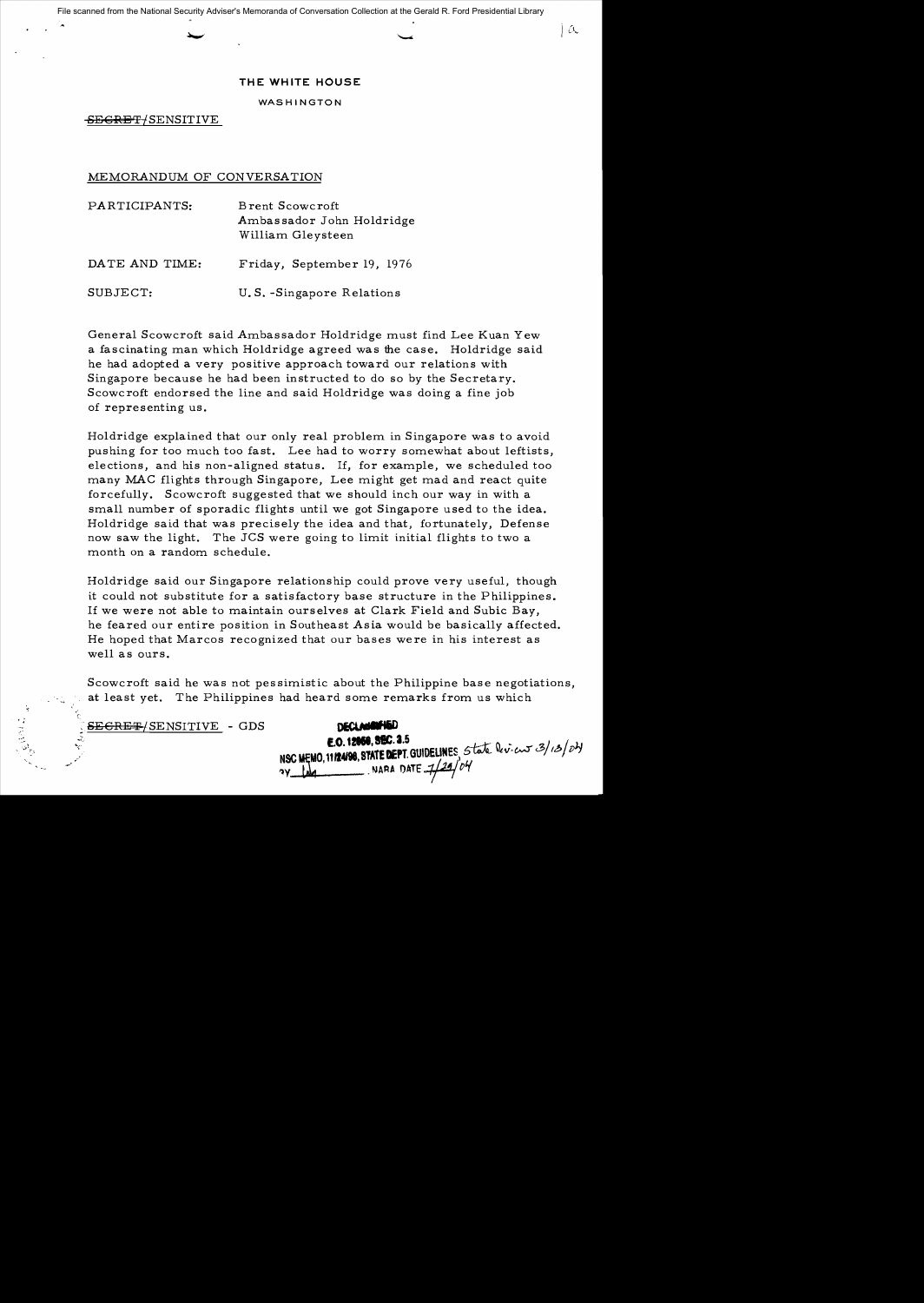probably gave them the impression that we needed a quick settlement of the negotiations for domestic political reasons, and this impression was undoubtedly playing some role in the present difficulty.

On the question of military sales, Holdridge said that the U. S. had been fairly generous but there was a tendency in the Pentagon to want a quid pro quo for everything. He himself thought we should instead seek to construct a good general relationship with Singapore which would allow us to draw on it when we needed it.

Holdridge described our naval arrangements in Singapore as coming along quite satisfactorily, which was also true of plans for handling our air presence. In this case, however, there was again a tendency by our military to be too pushy. They wanted, for example, to put in FASU (Forward Air Support Unit). This would be quite unacceptable because it would involve significant numbers of personnel and begin to look to Lee Kuan Yew like a base. Scowcroft suggested that the Australian connection should help. Holdridge agreed but noted that it had yet to be worked out. Lee would be visiting Australia in October and the Australians apparently intended to try to make some specific proposals to him at that time. Before then, presumably right now, we would have to settle with the Australians on what we have in mind. Scowcroft and Holdridge agreed we needed some periodic participation by the Australians such as Australian P-3 flights into Singapore as part of our joint interest in Southeast Asian and Indian Ocean surveillance.

Holdridge said he was surprised at the extent to which Singaporeans looked to the U. S. rather than the U. K. - - though this was a natural phenomenon reflecting objective realities. In any case, Singapore attitudes were quite favorable toward us and it was perhaps worth some effort to keep them that way. In this connection, he noted that there were "Presidential scholarships<sup>"</sup> in Singapore  $- - i$ . e., Singapore students were selected on a highly competitive basis to go abroad under scholarships provided by certain foreign countries. The British and Germans had established a program and Holdridge was trying to get CU in State interested in our participation. Scowcroft said it sounded like a good idea to him.

The conversation concluded with a brief discussion about Malaysia and Malaysian-Singapore relations. Holdridge described these as considerably better since Hussein had taken over from Razak. Hussein was more cooperative with the Singaporeans and seemed more vigorous in pursuing the terrorists. To be sure, Hussein had some real problems and might not last.

## SEGRET/SENSITIVE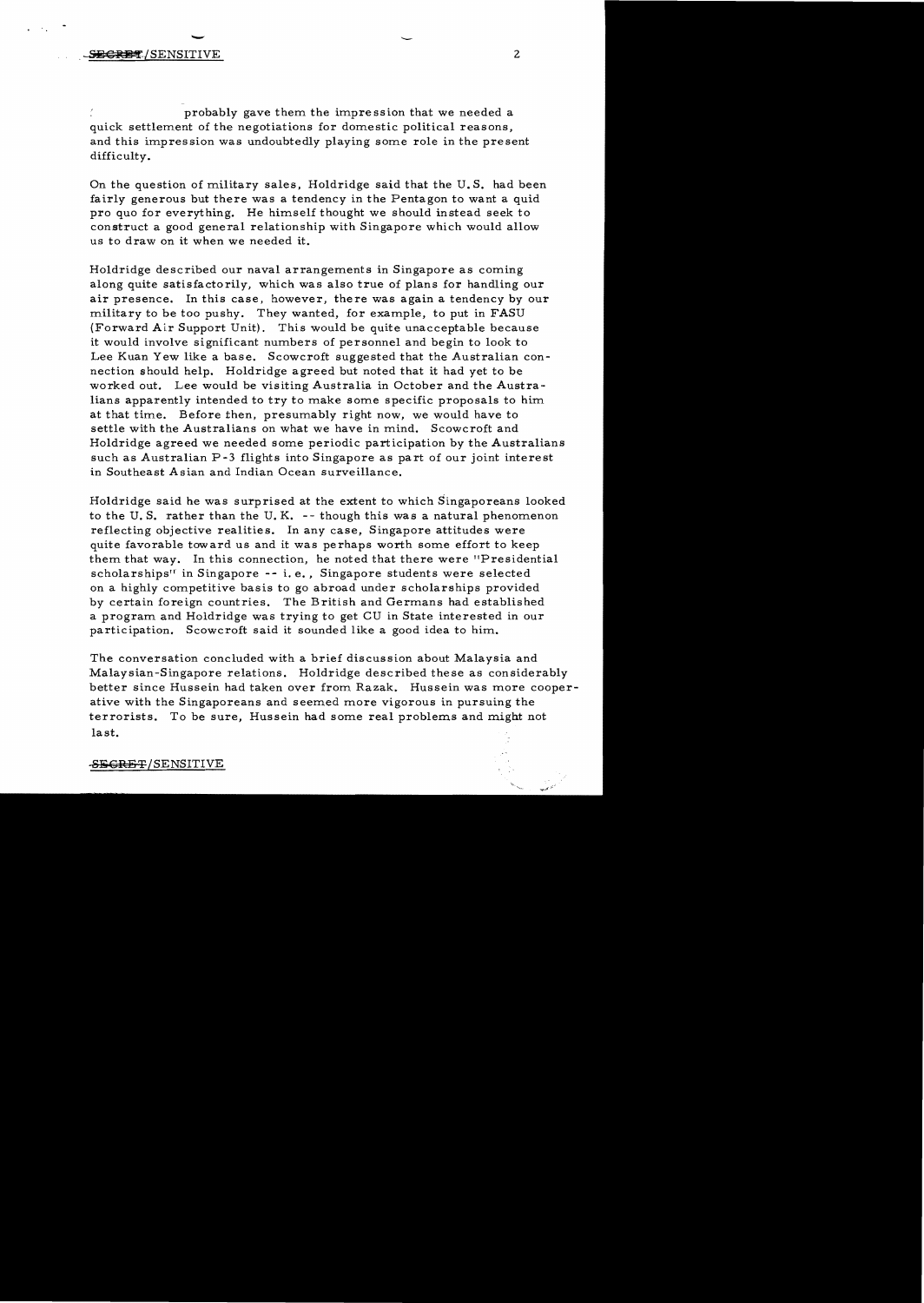MEMORANDUM 5251

· .

## NATIONAL SECURITY COUNCIL

SEGRET/SENSITIVE September 21, 1976

ACTION

MEMORANDUM FOR: BRENT SCOWCROFT

FROM: WILLIAM GLEYSTEEN  $\mathscr{H}$ 

SUBJECT: Memorandum of Your Conversation with Ambassador Holdridge of Singapore

Attached at Tab A is a memorandum of your conversation with Ambassador John Holdridge on September 17 at 3:00 p. m.

RECOMMENDATION:

That you approve the memorandum of conversation at Tab A.

APPROVE DISAPPROVE \_\_\_\_\_\_\_ ---;.--,.-, /' *l*--- "-<

|                      | <b>DECLASSIFIED</b><br>E.O. 12958, SEC. 3.5                              | <b>Section</b><br>- 12 |  |
|----------------------|--------------------------------------------------------------------------|------------------------|--|
| $\cdot$ TIVE $\cdot$ | NSC MEMO, 11/24/98, STATE DEPT. GUIDELINES<br>?Y Under MADA DATE 2/29/04 | <b>Contract</b>        |  |

弊

 $16$